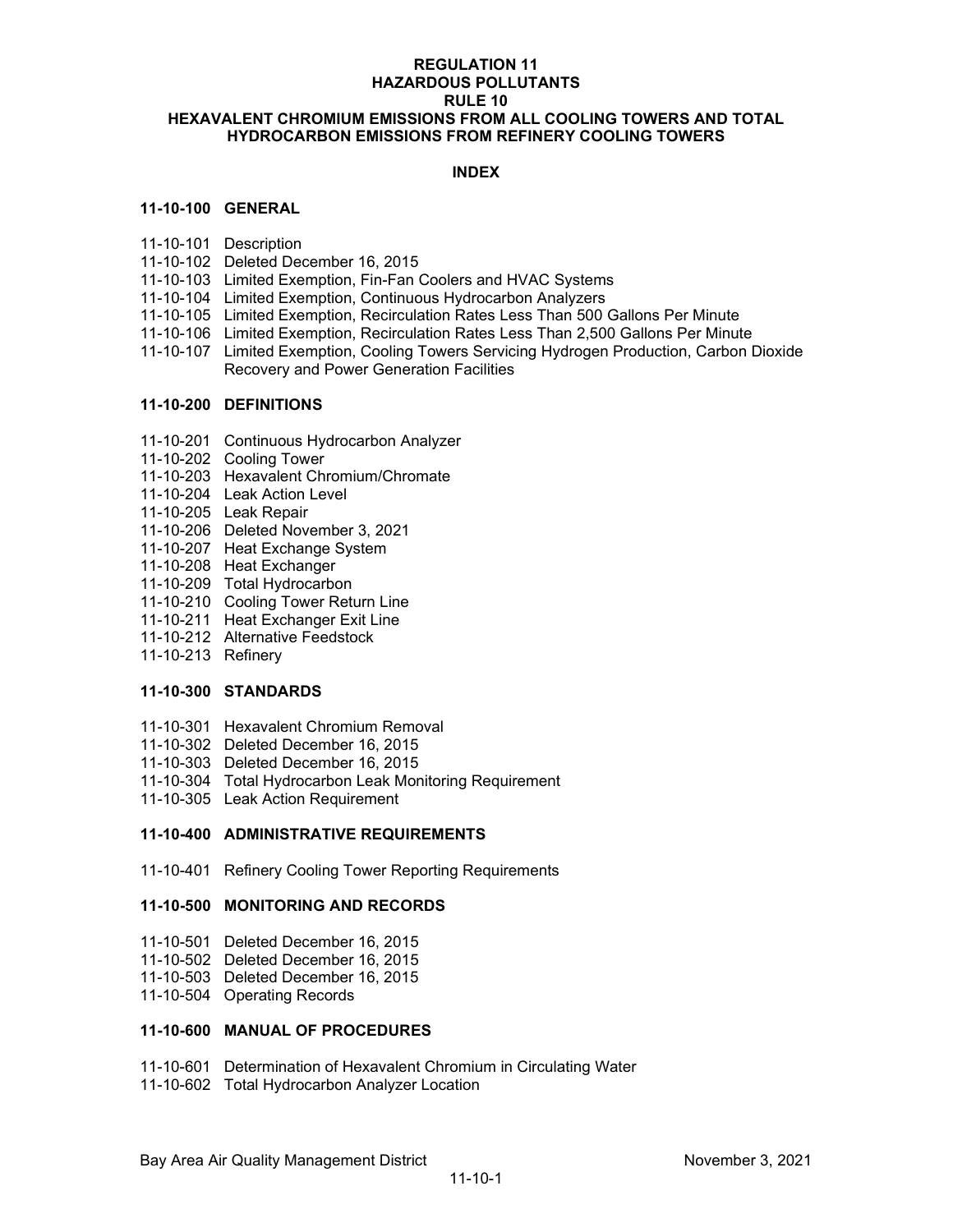11-10-603 Cooling Tower Water Lab Analysis Methodology 11-10-604 Cooling Tower Water Sampling Methodology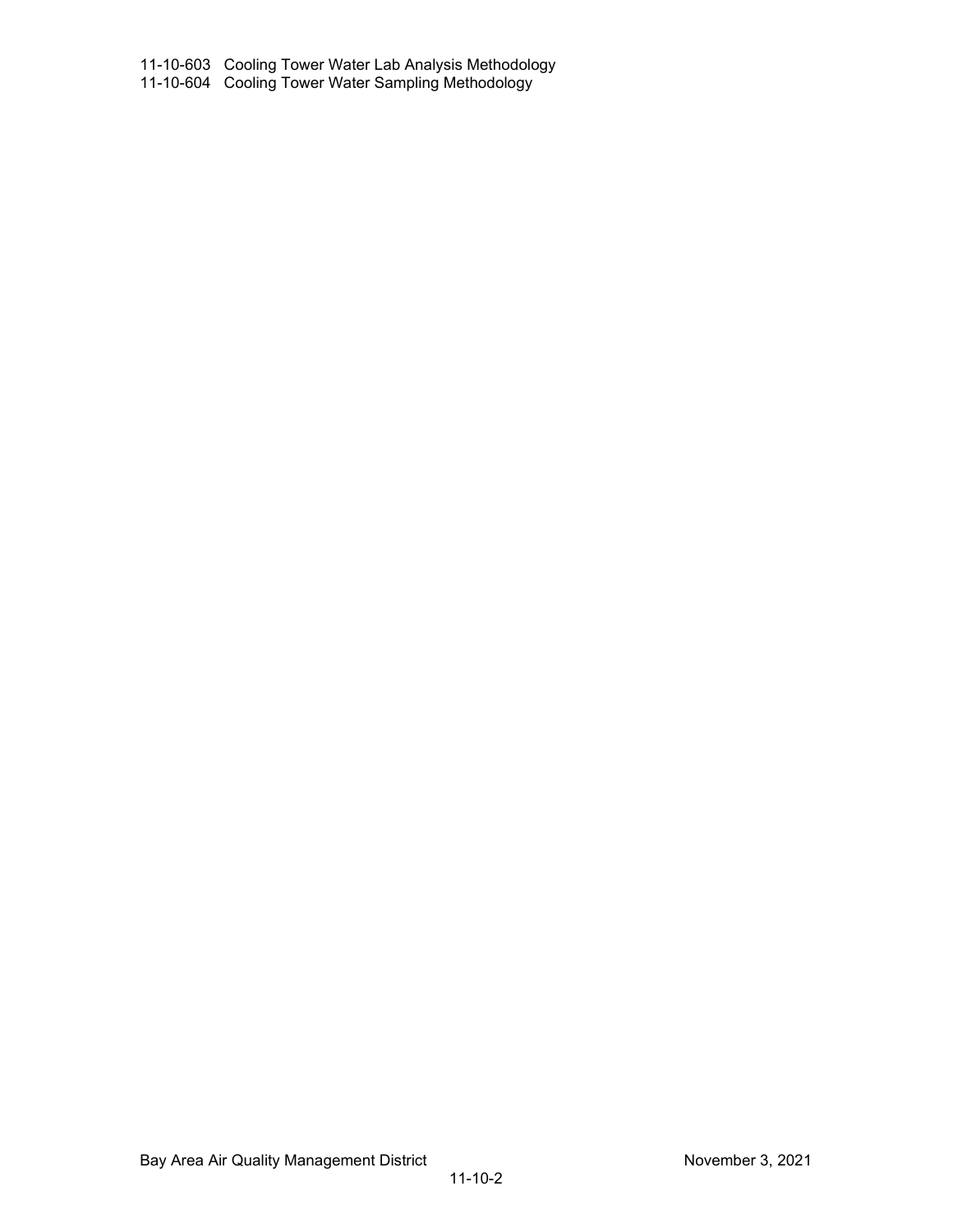## **REGULATION 11 HAZARDOUS POLLUTANTS RULE 10 HEXAVALENT CHROMIUM EMISSIONS FROM ALL COOLING TOWERS AND TOTAL HYDROCARBON EMISSIONS FROM REFINERY COOLING TOWERS**

(Adopted November 15, 1989)

#### **11-10-100 GENERAL**

**11-10-101 Description:** The purpose of this Rule is to reduce emissions of hexavalent chromium from all cooling towers and reduce total hydrocarbon emissions from cooling towers at refineries.

*(Amended 12/16/15; 11/3/21)*

### **11-10-102 Deleted December 16, 2015**

**11-10-103 Limited Exemption, Fin-Fan Coolers and HVAC Systems:** Fin-Fan Coolers and HVAC Systems associated with refinery cooling towers are exempt from the total hydrocarbon emission requirements of this rule.

*(Adopted 12/16/15; Amended 11/3/21)*

- **11-10-104 Limited Exemption, Continuous Hydrocarbon Analyzers:** When a continuous hydrocarbon analyzer, as defined in Section 11-10-201, is installed pursuant to Section 11-10-602 and is used to detect total hydrocarbon concentrations in cooling tower water, the cooling tower return line (s), and/or the heat exchanger exit line(s) monitored by the analyzer(s) are exempt from the requirements of Section 11-10-402.
- *(Adopted December 16, 2015)* **11-10-105 Limited Exemption, Recirculation Rates Less Than 500 Gallons Per Minute:** Refinery cooling towers with a water recirculation rate less than 500 gallons per minute may demonstrate compliance with the requirements in Section 11-10-304 by monitoring for leaks at least once every week with any of the Air District approved total hydrocarbon detection methods outlined in Section 11-10-304. A refinery may elect to move to a monthly monitoring schedule for a cooling tower as follows:
	- **105.1** If weekly sampling or monitoring results at a particular cooling tower do not exceed the applicable leak action level for four consecutive weeks, the refinery may demonstrate compliance with the requirements in Section 11-10-304 by monitoring for leaks at least once every month at the cooling tower;
	- **105.2** In the event that the monthly sampling or monitoring identifies a result above the applicable leak action level, the refinery must revert to a weekly sampling or monitoring schedule for the relevant cooling tower; and
	- **105.3** The relevant cooling tower shall be again eligible for a monthly sampling schedule after four consecutive weeks of sampling or monitoring results below the applicable leak action level.

*(Adopted 12/16/15; Amended 12/19/18; 11/3/21)*

- **11-10-106 Limited Exemption, Recirculation Rates Less Than 2,500 Gallons Per Minute:** Refinery cooling towers with a water recirculation rate less than 2,500 gallons per minute may demonstrate compliance with the requirements in Section 11-10-304 by monitoring for leaks at least once every week with any of the Air District approved total hydrocarbon detection methods outlined in Section 11-10-304. A refinery may elect to move to a monthly monitoring schedule for a cooling tower as follows:
	- **106.1** If weekly sampling or monitoring results at a particular cooling tower do not exceed the applicable leak action level for four consecutive weeks, the refinery may demonstrate compliance with the requirements in Section 11-10-304 by monitoring for leaks at least once every month at the cooling tower;
	- **106.2** In the event that the monthly sampling or monitoring identifies a result above the applicable leak action level, the refinery must revert to a weekly sampling or monitoring schedule for the relevant cooling tower; and
	- **106.3** The relevant cooling tower shall be again eligible for a monthly sampling schedule after four consecutive weeks of sampling or monitoring results below the applicable leak action level.

*(Adopted 12/16/15; Amended 12/19/18; 11/3/21)*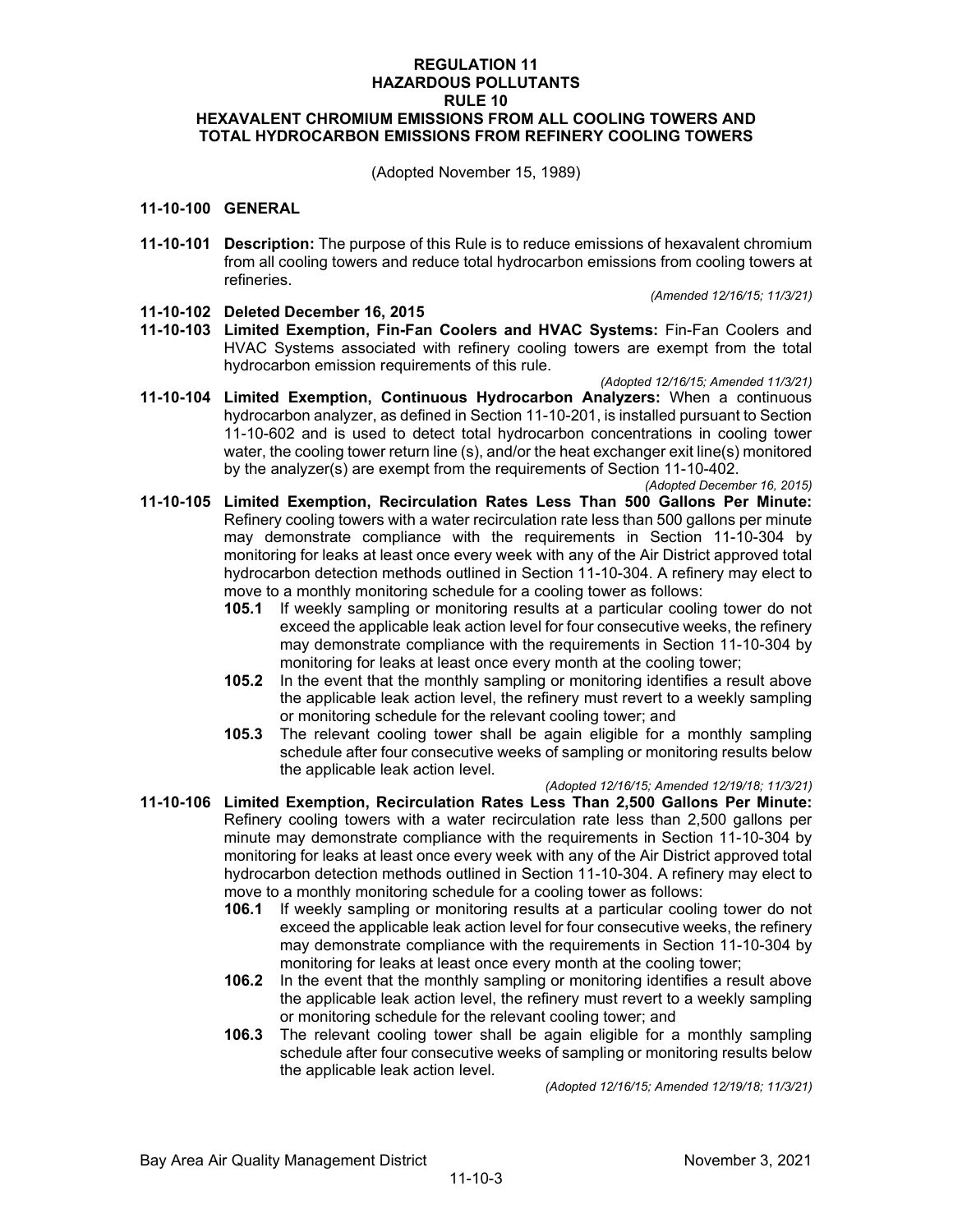**11-10-107 Limited Exemption, Cooling Towers Servicing Hydrogen Production, Carbon Dioxide Recovery and Power Generation Facilities:** Cooling towers that are not in refining process service are excluded from the total hydrocarbon emission requirements of this rule. Refining process service is limited to refinery process units that handle hydrocarbons. Specific examples of cooling towers not in refining process service are those that serve power generation operations, hydrogen production facilities and carbon dioxide recovery facilities located at refineries, provided they are not involved with the refining of crude oil or alternative feedstocks and their cooling systems are separate from those used in refining or processing operations. Cooling towers serving sulfur plants, lube oil streams, and amine streams will be evaluated on a case-by-case basis, and the APCO shall determine if the cooling tower is subject to the total hydrocarbon requirements of this rule.

*(Adopted 12/16/15; Amended 12/19/18; 11/3/21)*

# **11-10-200 DEFINITIONS**

**11-10-201 Continuous Hydrocarbon Analyzer:** An Air District-approved parametric monitoring device that measures total hydrocarbon concentration to detect leaks in a heat exchanger system.

*(Adopted December 16, 2015)*

- **11-10-202 Cooling Tower:** A device used to remove heat from circulating cooling water systems by transferring heat to the atmosphere using either a natural or mechanical draft.
- *(Renumbered, Amended December 16, 2015)* **11-10-203 Hexavalent Chromium/Chromate:** Hexavalent chromium is a cancer-causing (toxic) substance existing as part of various inorganic chromate compounds, for example, sodium dichromate or lead chromate.
- *(Prior Section 11-10-203 Deleted 12/16/15; Current Section 11-10-203 Adopted 12/16/15)* **11-10-204 Leak Action Level:** A total hydrocarbon concentration greater than any one of the following:
	- **204.1** 84 ppbw (as methane) as measured in cooling tower water prior to exposure to air for cooling towers in operation prior to July 1, 2016, or 42 ppbw (as methane) as measured in cooling tower water prior to exposure to air for new or modified cooling towers operating on or after July 1, 2016.
	- **204.2** 6 ppmv (as methane) as measured in stripped air by a continuous hydrocarbon analyzer or an APCO approved alternative method.

*(Adopted December 16, 2015)*

- **11-10-205 Leak Repair:** A leak repair shall reduce the concentration of total hydrocarbon in cooling tower water to comply with the applicable leak action level and may include but not be limited to the following actions:
	- **205.1** Permanent physical repair of leaking equipment, replacement of equipment, and/or blocking or plugging equipment.
	- **205.2** Replacing the leaking heat exchanger or heat exchanger bundle; or permanently isolating, bypassing, or otherwise removing the leaking heat exchanger from service until it is repaired.

*(Adopted December 16, 2015)*

### **11-10-206 Deleted November 3, 2021**

**11-10-207 Heat Exchange System:** A device or series of devices used to transfer heat from process fluids to water without intentional direct contact of the process fluid with the water (i.e., non-contact heat exchanger) and to transport and/or cool the water in a closed-loop recirculation system (cooling tower system). For closed-loop recirculation systems, the heat exchange system consists of a cooling tower, all refinery process unit heat exchangers that are serviced by that cooling tower, and all water lines to and from the refinery process unit heat exchanger(s).

*(Adopted 12/16/15; Amended 11/3/21)*

**11-10-208 Heat Exchanger:** A device consisting of fins and/or tubes used to transfer heat from process equipment or process fluid streams to cooling water.

*(Adopted December 16, 2015)*

**11-10-209 Total Hydrocarbon:** Any compound of carbon excluding carbon monoxide, carbon dioxide, carbonic acid, metallic carbides or carbonates and ammonium carbonate.

*(Adopted December 16, 2015)*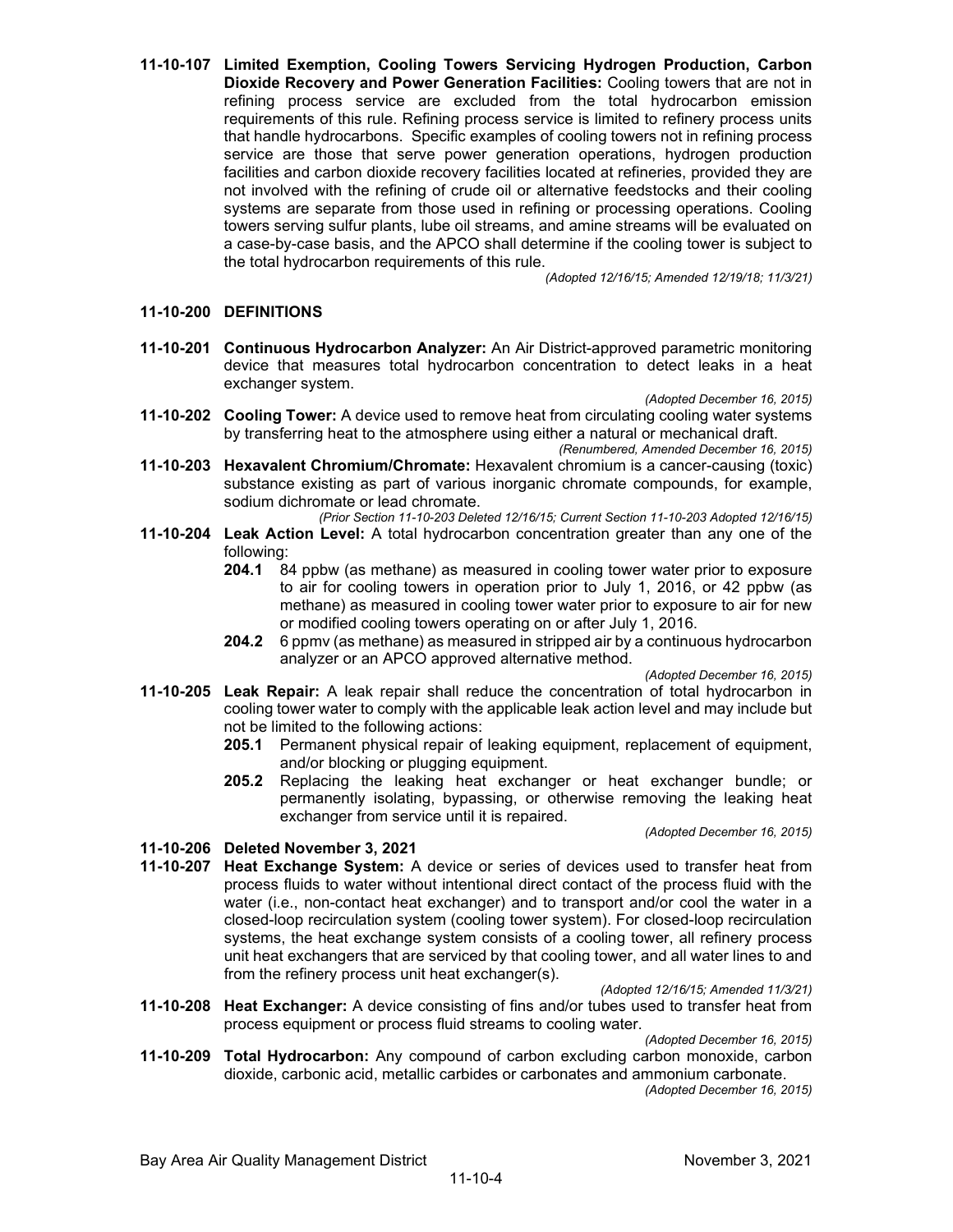**11-10-210 Cooling Tower Return Line**: The main water trunk lines at the inlet to the cooling tower before exposure to the atmosphere.

*(Adopted December 16, 2015)*

**11-10-211 Heat Exchanger Exit Line:** A cooling water line from the exit of one or more heat exchangers (where cooling water leaves the heat exchangers) to the entrance of the cooling tower return line.

*(Adopted December 16, 2015)*

**11-10-212 Alternative Feedstock:** Any feedstock, intermediate, product or byproduct material that contains organic material that is not derived from crude oil product, coal, natural gas, or any other fossil-fuel based organic material.

*(Adopted November 3, 2021)*

**11-10-213 Refinery:** An establishment that is located on one or more contiguous or adjacent properties that processes any petroleum or alternative feedstock, to produce more usable products such as gasoline, diesel fuel, aviation fuel, lubricating oils, asphalt or petrochemical feedstocks, or any other similar product. Refinery processes include separation processes (e.g., atmospheric or vacuum distillation, and light ends recovery), conversion processes (e.g., cracking, reforming, alkylation, polymerization, isomerization, coking, and visbreaking), treating processes (e.g., hydrodesulfurization, hydrotreating, chemical sweetening, acid gas removal, and deasphalting), feedstock and product handling (e.g., storage, crude oil blending, non-crude oil feedstock blending, product blending, loading, and unloading), and auxiliary facilities (e.g., boilers, waste water treatment, hydrogen production, sulfur recovery plant, cooling towers, blowdown systems, compressor engines, and power plants).

*(Adopted November 3, 2021)*

#### **11-10-300 STANDARDS**

- **11-10-301 Hexavalent Chromium Removal:** Effective March 1, 1990, a person shall not operate any cooling tower in the District that uses hexavalent chromium chemicals.
- **11-10-302 Deleted December 16, 2015**
- **11-10-303 Deleted December 16, 2015**
- **11-10-304 Total Hydrocarbon Leak Monitoring Requirement:** Effective January 1, 2019, the owner/operator of a cooling tower located at a refinery shall use one of three options to monitor for total hydrocarbon leaks from cooling towers:
	- **304.1** Sample and analyze cooling tower water at each cooling tower return line(s), and/or at each heat exchanger exit line(s) prior to exposure to air to demonstrate compliance with the leak action level in Subsection 11-10-204.1 (84 ppbw in the cooling water for existing units and 42 ppbw for new/modified units) at least once every week (52 samples per year) pursuant to the requirements of Sections 11-10-603, 11-10-604 and the BAAQMD Manual of Procedures. A refinery may elect to move to a bi-monthly sampling schedule (two samples every month) for a cooling tower provided weekly sampling results at a particular cooling tower do not exceed the applicable leak action level for six consecutive months (26 consecutive weekly samples):
		- 4.1.1 In the event that sampling identifies a result above the applicable leak action level, the refinery must revert to a weekly sampling or monitoring schedule for the relevant cooling tower; and
		- 4.1.2 The relevant cooling tower shall be again eligible for a bi-monthly sampling schedule (two samples every month) after six consecutive months of sampling results below the applicable leak action level.
	- **304.2** Install a continuous hydrocarbon analyzer(s) at each cooling tower return line(s), and/or at each heat exchanger exit line(s) prior to exposure to air to demonstrate compliance with the leak action level in Subsection 11-10-204.2 (6 ppmv in the stripped air). The owner/operator shall ensure that the continuous hydrocarbon analyzer(s) is capable of taking at least 4 measurements every hour (96 measurements per day).
	- **304.3** Employ an alternative APCO-approved method to monitor each cooling tower return line(s), and/or each heat exchanger exit line(s) prior to exposure to air to demonstrate compliance with the leak action level in Subsection 11-10-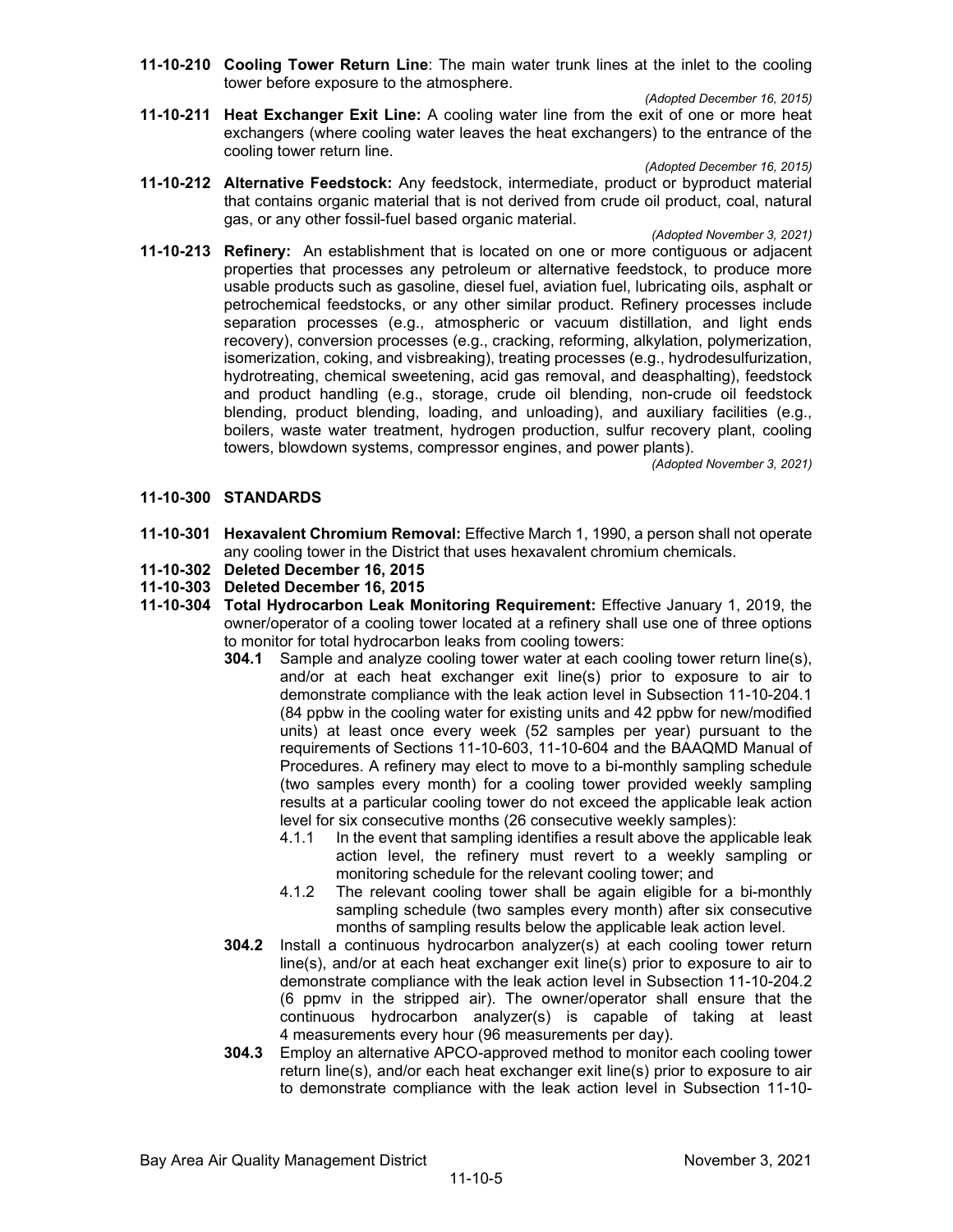204.2 (6 ppmv in the stripped air). Monitoring of cooling towers using an alternative APCO-approved method must meet the monitoring frequency requirements as described in Subsection 11-10-304.1. Cooling tower owner/operators must receive prior approval from the APCO to use an alternative monitoring method.

*(Adopted 12/16/15; Amended 12/19/18; 11/3/21)* **11-10-305 Leak Action Requirement:** Effective January 1, 2019, if any of the hydrocarbon leak detection methods in Section 11-10-304 result in cooling tower water containing total hydrocarbon concentrations greater than the applicable leak action level in Section 11- 10-204, the cooling tower owner/operator shall minimize the leak as soon as practicable or within seven calendar days, whichever is sooner, and conduct a leak repair and/or remove the defective piece of equipment from service within 21 calendar days of first detecting the leak. Any delay in completion of the leak repair beyond 21 days must meet the criteria cited in 40 C.F.R. 63.654(f)-(g). The owner/operator shall also speciate and quantify the Toxic Air Contaminants (TACs) associated with the leak within 72 hours of discovering the leak, using water sampling pursuant to the requirements of Sections 11-10-603, 11-10-604 and the BAAQMD Manual of Procedures. The TACs requiring speciation and quantification are defined in Regulation 2, Rule 5, Section 2-5-222 and are summarized in Table 2-5-1 of Regulation 2, Rule 5.

*(Adopted 12/16/15, Amended 12/19/18)*

## **11-10-400 ADMINISTRATIVE REQUIREMENTS**

- **11-10-401 Refinery Cooling Tower Reporting Requirements:** When the sampling of cooling tower water exceeds the applicable leak action level the cooling tower owner/operator shall:<br>**401.1** 
	- **401.1** Conduct sampling of total hydrocarbon concentration and chlorine concentration in the cooling water as soon as feasible, and no later than 24 hours from the time and date of leak discovery. Within 72 hours of the time and date of leak discovery, the owner/operator shall notify the APCO of the total hydrocarbon concentration and chlorine concentration in the cooling water.
	- **401.2** If the leak has not been repaired after 21 days, the owner/operator shall notify the APCO regarding the magnitude of the leak, the specific repairs performed to date, whether the leaking component was reinspected for leaks following the repair, the cause of the leak, whether further repair or replacement of equipment will be required at the next turnaround, whether the hydrocarbons associated with the leak were speciated and quantified. The owner/operator shall notify the APCO if the delay in completion of the leak repair beyond 21 days meets the criteria cited in 40 C.F.R. 63.654(f)-(g). *(Adopted 12/16/15; Amended 12/19/18; 11/3/21)*
- **11-10-402 Deleted December 19, 2018**

# **11-10-500 MONITORING AND RECORDS**

- **11-10-501 Deleted December 16, 2015**
- **11-10-502 Deleted December 16, 2015**
- **11-10-503 Deleted December 16, 2015**
- **11-10-504 Operating Records:** Owner/operators subject to the requirements of Sections 11-10- 301, 304, 305, 401, 601, 602, 603 and/or 604 shall retain records of the results of all sampling and/or monitoring conducted, leak minimizations and repairs made, and other required data on site for at least five years from the date of entry. Owner/operators claiming any of the limited exemptions from refinery cooling tower requirements in this rule shall keep records on site for at least five years to demonstrate qualification for exemption.

*(Adopted 12/16/15; Amended 12/19/18; 11/3/21)*